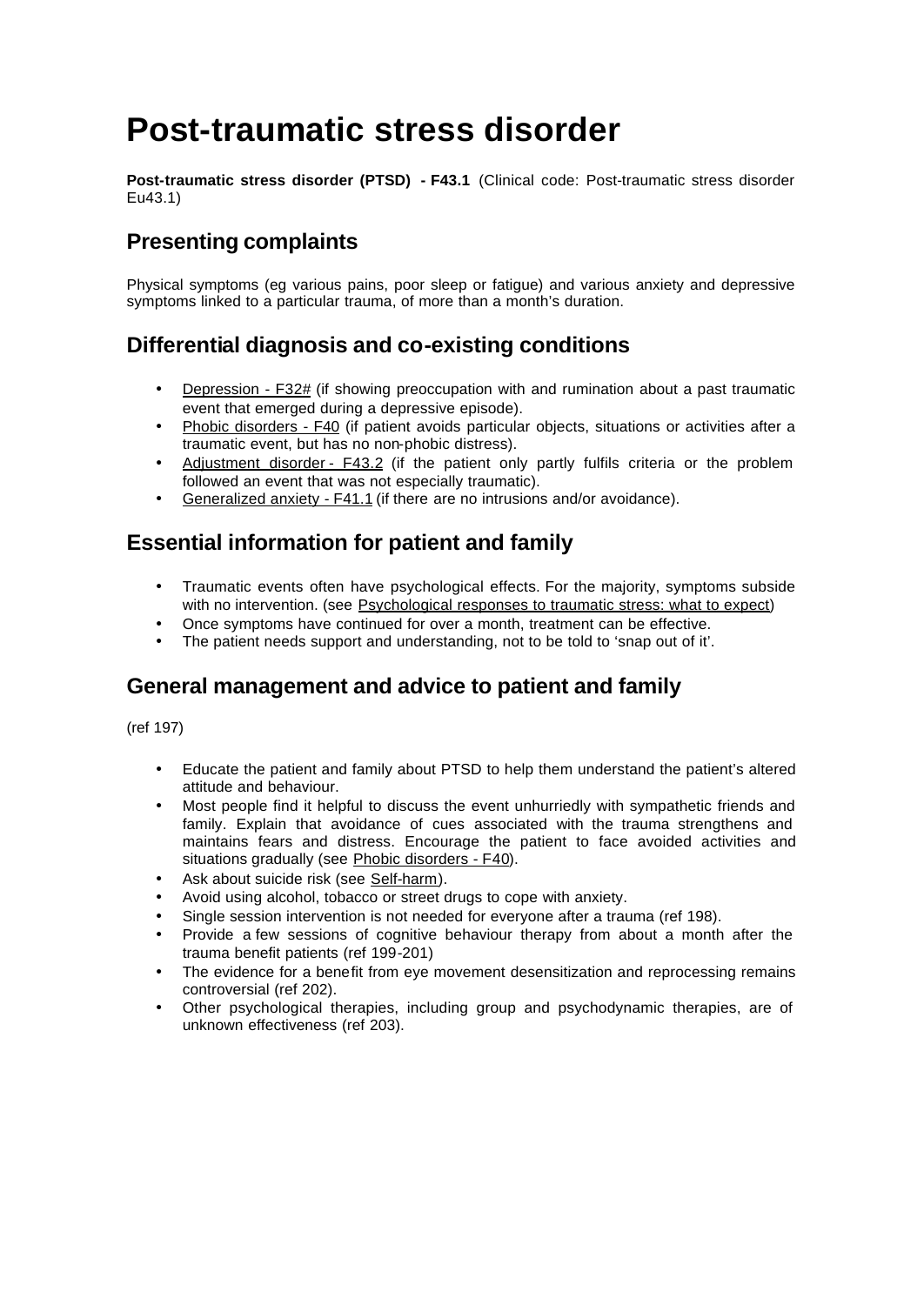#### **References**

**197** NICE will publish a guideline on the management of Post-traumatic stress disorder in January 2005.

**198** Rose S, Bisson J, Wessley S. Psychological debriefing for preventing post traumatic stress disorder (Cochrane Review). In: The Cochrane Library, Issue 1, 2003. Oxford: Update Software. (AI). The routine use of single-session debriefing given to non-selected trauma victims cannot be recommended at present.

**199** Bisson JI.Early interventions following traumatic events. Psychiatric Ann 2003, 33: 37-44. (BI) The authors review randomized controlled trials and conclude that the evidence base does not support routine early intervention but that multiple session cognitive behavioural early interventions might help.

**200a** Foa EB, Keane TM, Friedman MJ (eds.) Effective Treatments for PTSD. New York: Guildford Press, 2000. This work summarizes evidence for a wide variety of treatment approaches for Post-traumatic stress disorder. Cognitive therapy and exposure therapy emerge as the psychological treatments with the best evidence for efficacy.

**200b** Bisson JI., Andrew M. Psychological treatment of Post-traumatic stress disorder (PTSD) (Protocol for a Cochrane Review). In: The Cochrane Library, Issue 2, 2003. Oxford: Update Software.

**201** Marks I, Lovell K, Noshirvani H et al. Treatment of Post-traumatic stress disorder by exposure and/or cognitive restructuring: a controlled study. Arch Gen Psychiatry 1998, 55: 317- 25. (BII) This randomized control trial shows that exposure, cognitive restructuring, or both combined, were equally effective in Post-traumatic stress disorder and better than relaxation without exposure.

**202** Shepherd J, Stein K, Milne R. Eye movement desensitization and reprocessing in the treatment of Posttraumatic stress disorder: a review of an emerging therapy. Psychol Med 2000, 30(4): 863-871. (AI) This is a systematic review of 16 studies. Eye movement desensitization and reprocessing might be as effective as imaginal exposure therapy and more effective than relaxation techniques in Post-traumatic stress disorder but it is unclear if it is the technique or the imaginal exposure component that is effective.

**203** Stein DJ, Zungu-Dirwayi N, Van der Linden GJ, Seedat S. Pharmacotherapy for posttraumatic stress disorder (Cochrane Review). In: The Cochrane Library, Issue 2, 2003. Oxford: Update Software. (AI) Fifteen studies were examined. The research base is limited but there is increasing evidence that drugs can help in Post-traumatic stress disorder. Sertraline and paroxetine have been the most researched and have been shown to be effective. There is good evidence for the efficacy of fluoxetine and some evidence for tricyclic antidepressants and monoamine oxidase inhibitors.

### **Medication**

The long-term outcome appears better after psychosocial approaches than after drug treatment.

Antidepressants might help, especially if depression is prominent (ref 203). Drugs for PTSD are generally needed in higher doses and for longer than when used for depression. Improvement may take up to eight weeks to manifest.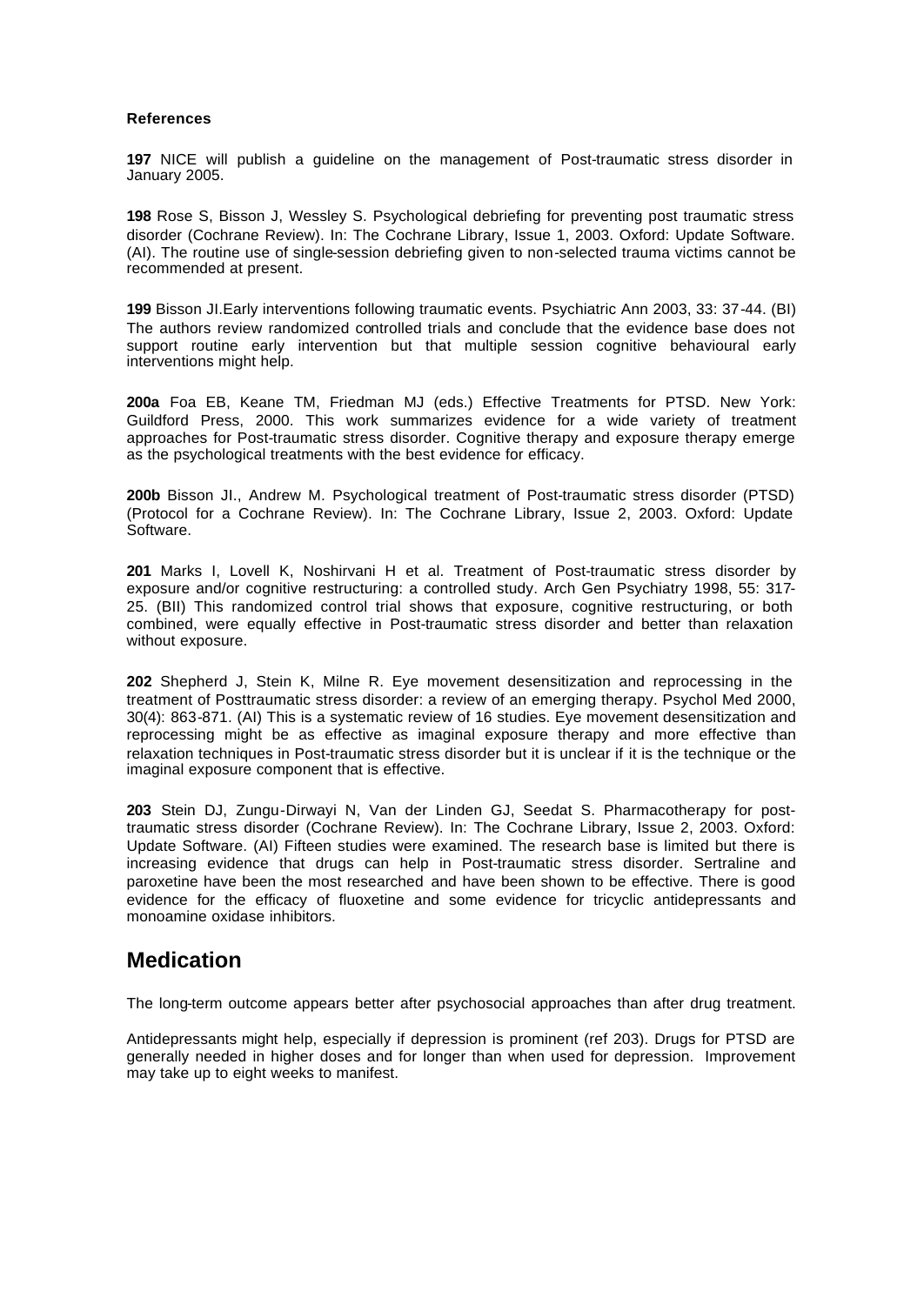#### **References**

**203** Stein DJ, Zungu-Dirwayi N, Van der Linden GJ, Seedat S. Pharmacotherapy for posttraumatic stress disorder (Cochrane Review). In: The Cochrane Library, Issue 2, 2003. Oxford: Update Software. (AI) Fifteen studies were examined. The research base is limited but there is increasing evidence that drugs can help in Post-traumatic stress disorder. Sertraline and paroxetine have been the most researched and have been shown to be effective. There is good evidence for the efficacy of fluoxetine and some evidence for tricyclic antidepressants and monoamine oxidase inhibitors.

### **Referral**

#### See general referral criteria.

If available, consider behaviour therapy (exposure) or cognitive techniques (ref 199-201).

#### **References**

**199** Bisson JI.Early interventions following traumatic events. Psychiatric Ann 2003, 33: 37-44. (BI) The authors review randomized controlled trials and conclude that the evidence base does not support routine early intervention but that multiple session cognitive behavioural early interventions might help.

**200a** Foa EB, Keane TM, Friedman MJ (eds.) Effective Treatments for PTSD. New York: Guildford Press, 2000. This work summarizes evidence for a wide variety of treatment approaches for Post-traumatic stress disorder. Cognitive therapy and exposure therapy emerge as the psychological treatments with the best evidence for efficacy.

**200b** Bisson JI., Andrew M. Psychological treatment of Post-traumatic stress disorder (PTSD) (Protocol for a Cochrane Review). In: The Cochrane Library, Issue 2, 2003. Oxford: Update Software.

**201** Marks I, Lovell K, Noshirvani H et al. Treatment of Post-traumatic stress disorder by exposure and/or cognitive restructuring: a controlled study. Arch Gen Psychiatry 1998, 55: 317- 25. (BII) This randomized control trial shows that exposure, cognitive restructuring, or both combined, were equally effective in Post-traumatic stress disorder and better than relaxation without exposure.

### **Resources for patients and families**

#### **Medical Foundation for the Care of Victims of Torture**

Website: http://www.torturecare.org.uk

Provides survivors of torture with medical treatment, social assistance and psychotherapeutic support.

**CombatStress** 01372 841 600

Email: contactus@combatstress.org.uk; website: http://www.combatstress.com. Supports men and women discharged from the armed services and merchant navy who suffer